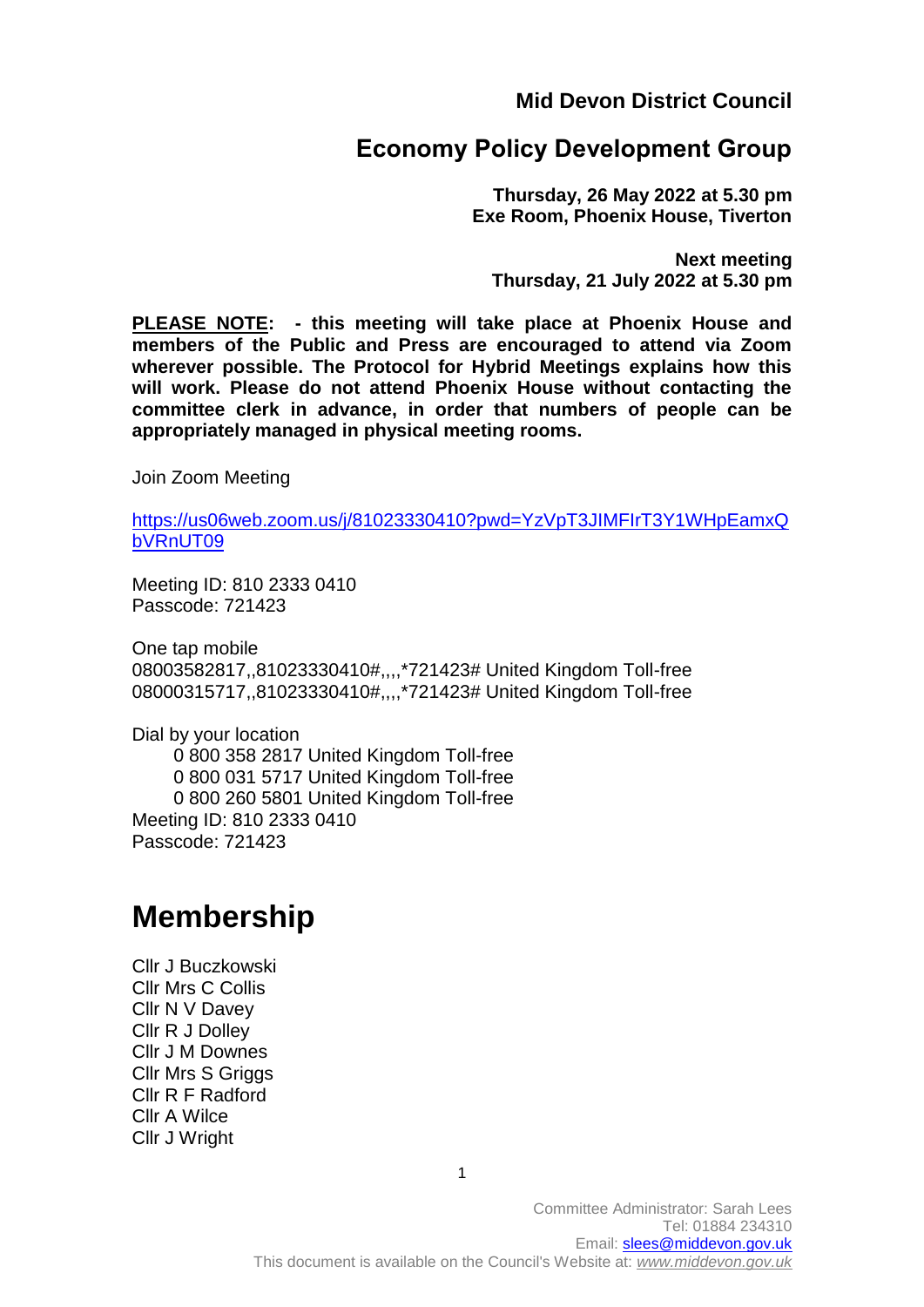# **A G E N D A**

*Members are reminded of the need to make declarations of interest prior to any discussion which may take place*

1 **Election of Chairman**  To elect a Chairman of the Economy Policy Development Group for the municipal year 2022/2023.

# 2 **Election of Vice Chairman**

To elect a Vice Chairman of the Economy Policy Development Group for the municipal year 2022/2023.

# 3 **Apologies and Substitute Members**

To receive any apologies for absence and notice of appointment of substitutes.

#### 4 **Public Question Time**

To receive any questions relating to items on the Agenda from members of the public and replies thereto.

5 **Declaration of Interests under the Code of Conduct** 

To record any interests on agenda matters.

#### 6 **Minutes** *(Pages 5 - 10)*

To consider whether to approve the minutes as a correct record of the meeting held on 17 March 2022.

# 7 **Chairman's Announcements**

To receive any announcements that the Chairman may wish to make.

#### 8 **Start time of meetings for 2022/2023**

To agree a start time for meetings for the remainder of the municipal year.

#### 9 **UK Shared Prosperity Fund Update** *(Pages 11 - 16)*

To receive a report from the Director of Place providing members with information regarding the UK Shared Prosperity Fund (UKSPF) government report (launched in April 2022) and the amount of funding allocated to Mid Devon. The report also outlines a way forward with regard to the formulation of the required Investment Strategy to inform Mid Devon's UKSPF planned expenditure.

# 10 **Junctions 27 and 28** *(Pages 17 - 110)*

- a) Culm Garden Village Employment and Skills Strategy presentation
- b) Eden grounds presentation
- c) Discussion on MDDC opportunities at Junction 27 and 28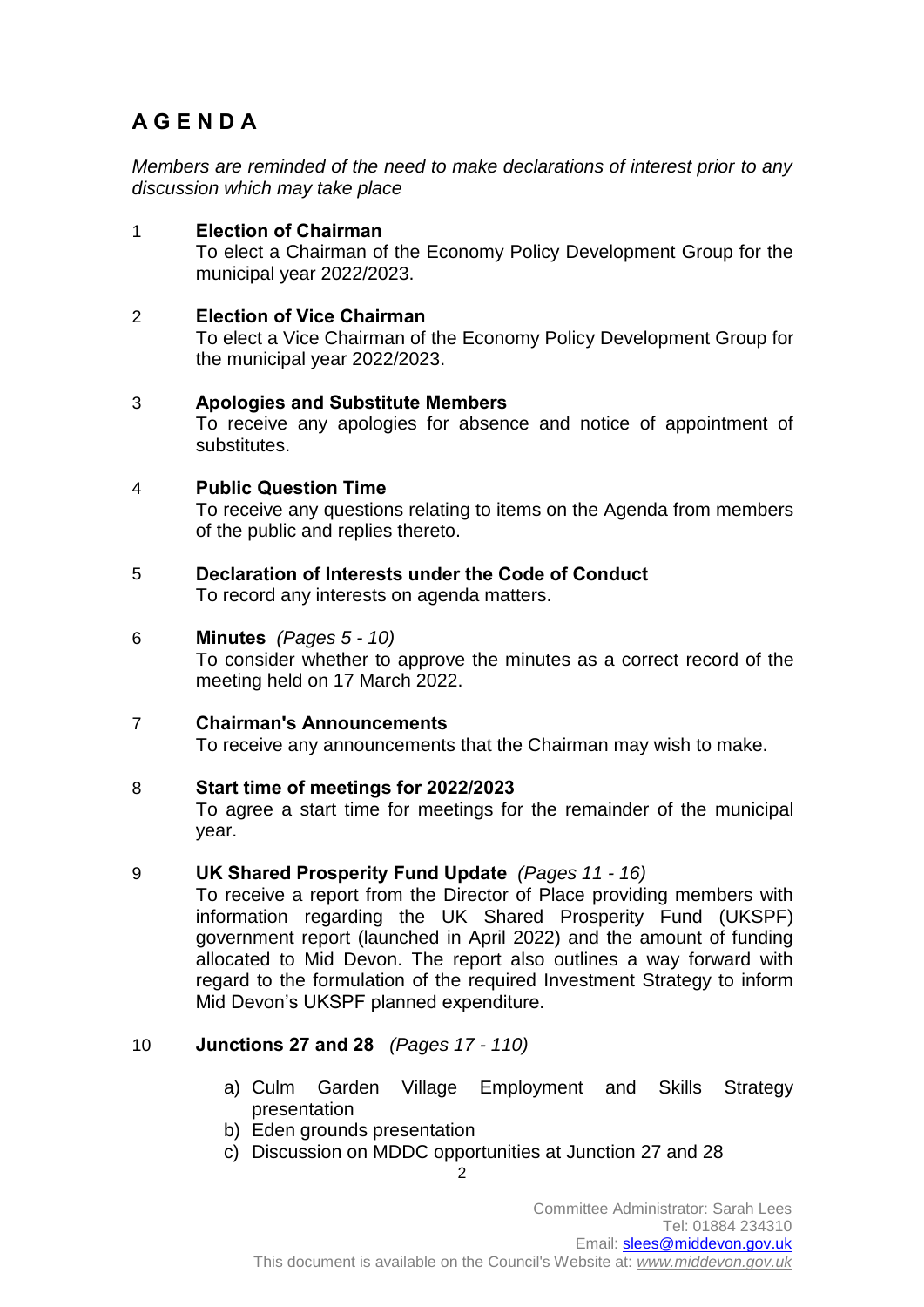# 11 **Work Programme and Policy Development for 2022/2023** *(Pages 111 - 116)*

To receive a report from the District Solicitor and Monitoring Officer on the role of the PDG including the results of the residents survey and the current work programme.

# 12 **Corporate Plan Mid Point Review** *(Pages 117 - 132)*

To receive a report from the Chief Executive considering the progress against delivery for the Corporate Plan 2020-2024 at its midway point (previously presented to the Cabinet). This report reflects on performance against achievement of the priorities over the past two years, undertakes a brief gap analysis to understand where delivery is untracked via existing KPIs, identifies a range of challenges to delivery moving forward and, ultimately, recommends a refreshed corporate plan be brought back to cabinet for consideration and onward recommendation to full council as appropriate.

### 13 **Revenue and Capital Outturn Report for 2021 - 2022** *(Pages 133 - 174)*

To receive a report from the Deputy Chief Executive presenting the Revenue and Capital Outturn figures for the financial year 2021/22 for both the General Fund (GF) and Housing Revenue Account (HRA).

# 14 **Team work programme update**

To receive a verbal update regarding the work of the Economic Development Team.

# 15 **Identification of items for the next meeting**

Members are asked to note that the following items are already identified in the work programme for the next meeting:

- Economic Recovery Plan (tbc)
- Market Environmental Strategy (tbc)
- Shopfront Enhancement Scheme (tbc)
- Performance & Risk Outturn Report for 2021/22
- Team update

Note: This item is limited to 10 minutes. There should be no discussion on the items raised.

> **Stephen Walford** Chief Executive Wednesday, 18 May 2022